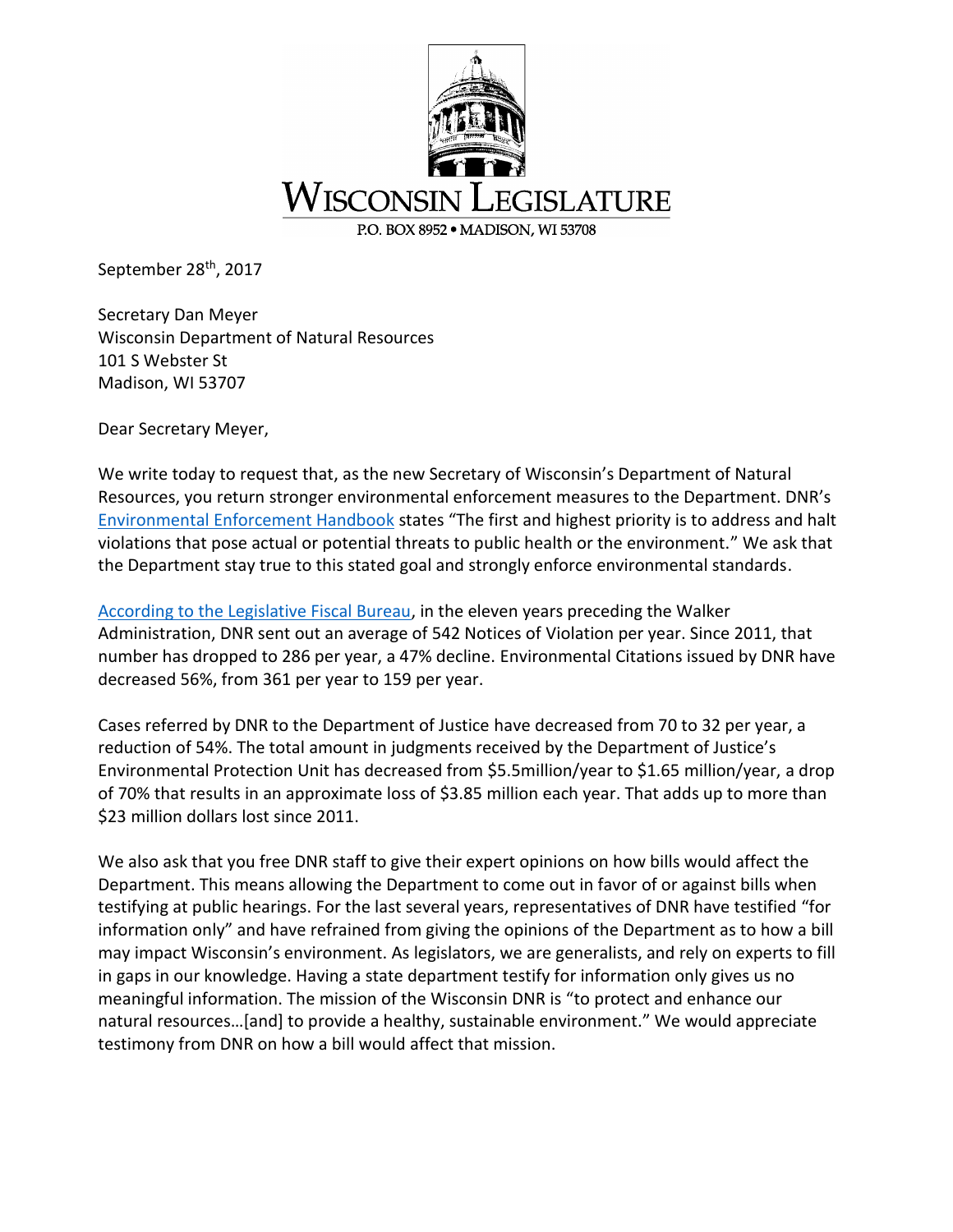We hope that you return Wisconsin's Department of Natural Resources back to the environmental protector that it once was. We look forward to hearing from you on this matter. Thank you for your consideration.

**Albert** 

Sincerely,

-5559

 $204$ Gary Ho

**State Representative** 46<sup>th</sup> Assembly District

 $-J\omega$ Dana Wachs **State Representative** 91<sup>st</sup> Assembly District

JoCas **Zamarripa** 

**State Representative** 

Sondy Pope State Representative 80<sup>th</sup> Assembly District

For Sulver

Lisa Subeck **State Representative** 78<sup>th</sup> Assembly District

8<sup>th</sup> Assembly District

 $\int_{\mathbb{R}}$ 

Dave Considine **State Representative** 81<sup>st</sup> Assembly District

**State Representative** 76<sup>th</sup> Assembly District

**Jimmy Anderson** 

**Chris Taylor** 

Chris Hr

Katrina Shankland

Katrina Shankland **State Representative** 71<sup>st</sup> Assembly District

**State Representative** 43rd Assembly District

Jonathan Brostoff **State Representative** 19th Assembly District

Jil/Billings State Representative 95<sup>th</sup> Assembly District

Mork Sprage

Mark Spreitzer **State Representative** 45<sup>th</sup> Assembly District

**State Representative** 47<sup>th</sup> Assembly District

**State Representative** 20<sup>th</sup> Assembly District

o*n*∮a Johnson State Senator 6<sup>th</sup> Senate District